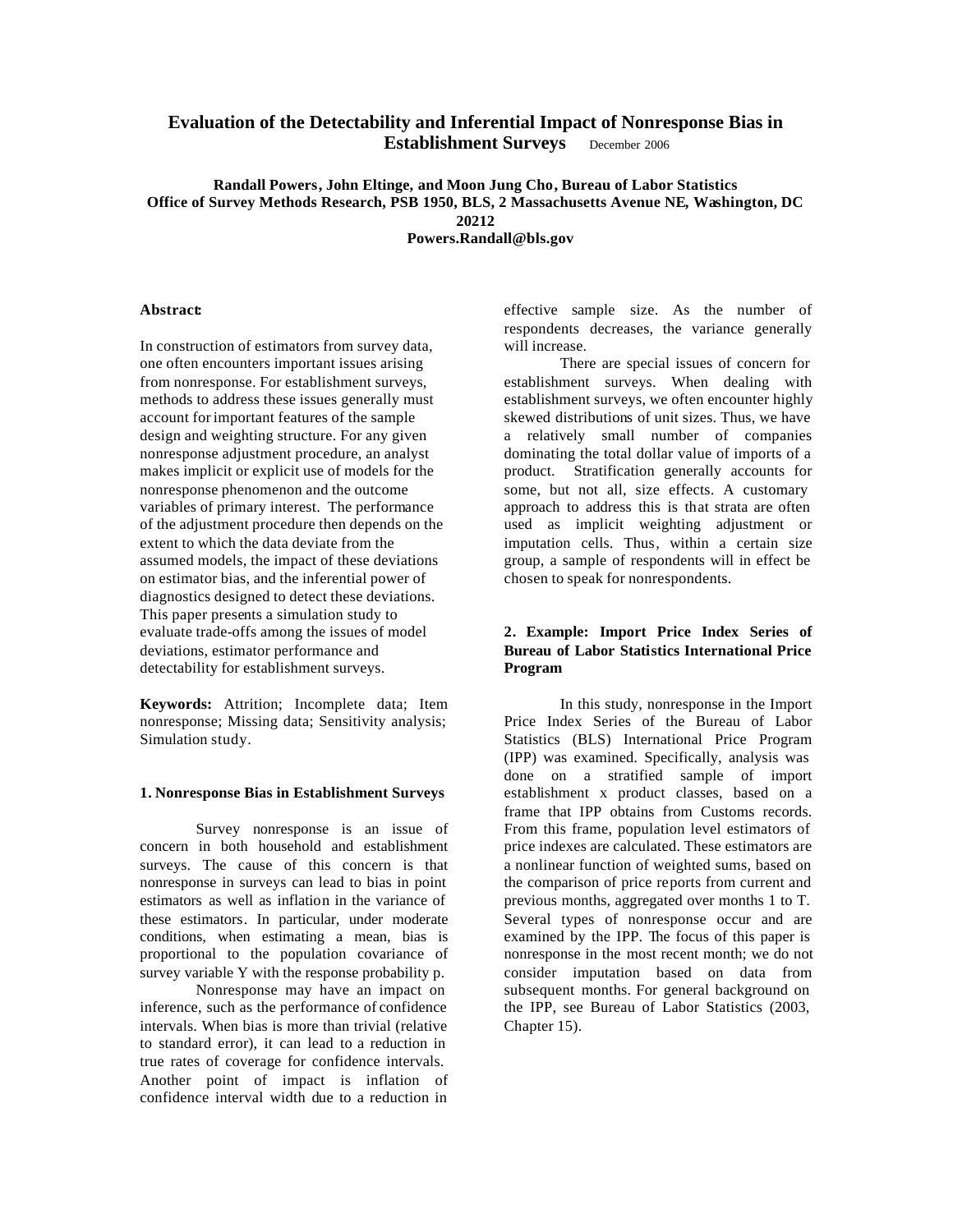# **3. Point Estimation for the International Price Program**

The bias and variance properties of point estimators for the International Price Program depend on several factors, including the sample design; underlying population characteristics; response rates; the association between population characteristics and response rates; sample weights; and the formula for the IPP point estimators. The current section reviews the IPP point estimation formula for a "short term relative" (STR) quantity, while Section 4 specifies population characteristics and response rates used in the study.

Define  $\boldsymbol{q}^t_{sgpi}$  to be a short term relative (STR) of item *i* of probability weight group *p* in classification group (CG) *g* of stratum short *s* at time *t*. Let  $LTR_{sgpi}^T$  be a long term relative  $(LTR)$  of item  $i$  of probability weight group *p* in CG *g* of stratum short *s* at time *T* , computed as,

$$
LTR_{sgpi}^T = \prod_{t=0}^T \boldsymbol{q}_{sgpi}^t
$$

Define  $\boldsymbol{q}_{sgp}^{T}$  to be a STR of probability weight group *p* in CG *g* of stratum short *s* at time *T* .

$$
\boldsymbol{q}_{sgp}^T = \frac{\displaystyle\sum_{i \in p} w_{sgpi} LTR_{sgpi}^T}{\displaystyle\sum_{i \in p} w_{sgpi} LTR_{sgpi}^{T-1}}
$$
\n
$$
= \frac{\displaystyle\sum_{i \in p} LTR_{sgpi}^T}{\displaystyle\sum_{i \in p} LTR_{sgpi}^{T-1}}
$$

where  $LTR_{\text{sgpi}}^T$  is the long term price relative of item *i* of probability weight group *p* in CG *g* of stratum short *s* at time  $T$ ,  $W_{\text{sepi}}$  is the item weight of item *i* of probability weight group *p*

in CG *g* of stratum short *s* at the base period 0, and the item weights are the same in the same weight group.

Similarly, let  $\boldsymbol{q}_{sg}^T$  be a STR of CG  $g$  of

stratum short *s* at time T, computed as

$$
\boldsymbol{q}_{\mathit{sg}}^{\mathit{T}} = \frac{\displaystyle\sum_{\mathit{p} \in \mathit{g}} w_{\mathit{sgp}} \mathit{LTR}_{\mathit{sgp}}^{\mathit{T}}}{\displaystyle\sum_{\mathit{p} \in \mathit{g}} w_{\mathit{sgp}} \mathit{LTR}_{\mathit{sgp}}^{\mathit{T}-1}}
$$

where  $W_{\text{sep}}$  is a weight group weight, and *T LTRsgp* is the LTR of probability weight group *p* in CG *g* of stratum short *s* at time *T* .

The following describes the index formula for the indexes above the CG level. The IPP index computation is done in an aggregation tree structure. The formula is basically the same for all levels: each parent's index is computed from its children's indexes. For example, a stratum index is computed from the stratum's children's indexes. These children can be CGs, any number of strata, or CGs and strata. Indexes are computed in the same manner until they reach the desired aggregation level.

A stratum short is a two-digit stratum, and there may be several strata between the CG and the Stratum Short. Therefore, we need to take into account strata indices of middle steps between the CG and the Stratum Short. The number of middle steps from the CG to the Stratum Short varies depending on which stratum the specific CG belongs. Similarly, there may be several strata between the Stratum Short and the Overall, and the number of middle steps from the Stratum Short to the Overall level also varies.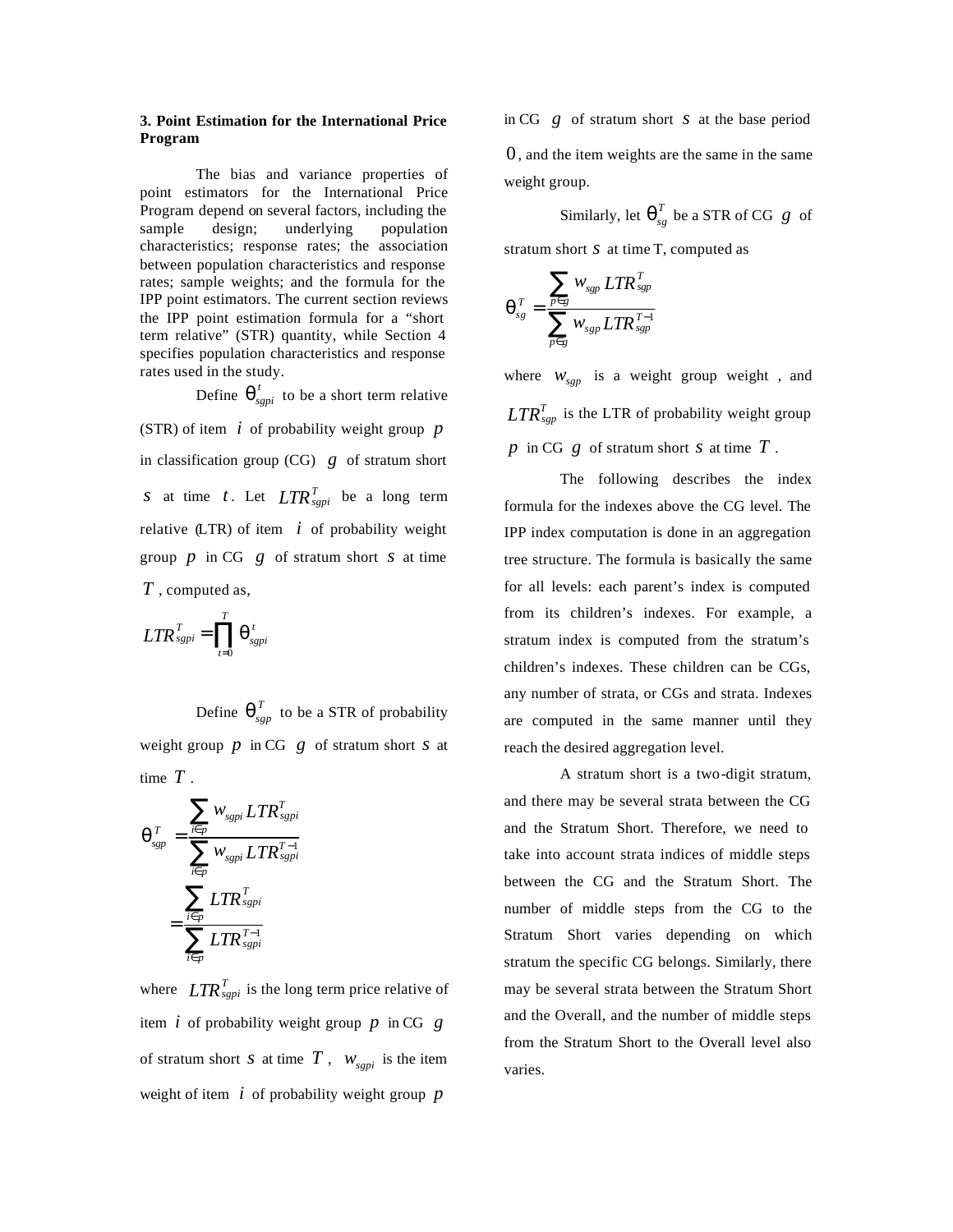Define *Child*  $[h]$  to be the set of all strata or CGs directly below Stratum *h* in an aggregation tree. Let  $q_h^T$  be a STR of stratum, *h* , at time *T* , computed as

$$
\boldsymbol{q}_h^T = \frac{\sum_c w_c L T R_c^T}{\sum_c^c w_c L T R_c^{T-1}}
$$
(1)

where  $c \in Child[h]$ , w<sub>c</sub> is the weight of *c*, and  $\text{LTR}_{c}^{T}$  is the LTR of *c* at time  $T$  .

This general formula (1) is used until the desired aggregation level index is obtained.

# **4. Design of the Simulation Study**

One thousand replicates files were studied. Each replicate is an artificial set of approximately 16,000 sample units defined by the intersection of establishment x product classes based on true IPP import sample units. They include information on full-sample weights, unit size, and of particular important to this study, consistency rank. Consistency rank is a value that is assigned, and is based on the consistency with wh ich a company imports a product in a specified product class.

In the IPP, one important quantity is called the "short term relative" or STR. The STR reflects the price change from one month to the next in a specified group of items. For a given month, each unit from a replicate is assigned an STR measure of price change. This simulated STR is generated by a Gaussian model.

Given the two aforementioned sources of information, we defined response probabilities and distortion factors for STR values for use in our simulation study. For this study, six cases of varying response probabilities and distortion factors were constructed.

All units were classified by consistency rank. The range of consistency rank values is one to seven, with seven being the most frequent importer. Upon closer examination, it was determined that units with a consistency rank of seven accounted for 90.86% of the sample, with the remaining 9.14% spread out over consistency ranks one through six, Thus, for the purpose of this study, consistency ranks one through six were aggregated into one group referred to as "less frequent importers," whereas units with consistency rank equal to seven were referred to as "frequent importers."

For this simulation, the consistency rank was used to determine two important terms. These terms were the response probability (p) and the distortion factor (d). If a unit was a frequent importer, it was assigned on response probability value, whereas if it was a less frequent importer, it was assigned a differing response probability.

The other term determined by consistency rank was the distortion factor. The distortion factor serves as a multiplier of the STR, thus distorting the initial value. If the  $d=1$ , there is no distortion factor present. If  $d>1$ , the distortion factor pushes up the STR value. If d<1, the distortion factor pushes down the STR value.

Six cases were derived, based on variation in the response probability and distortion factors. Table 1 at the end of this report summarizes these six cases. Case 1 was the full response case with no distortion. Thus p=1 and d=1 for all units. Case 2 through Case 6 each were assigned an average response rate p=.7 and an average distortion factor=1.0.

Each unit in Case 2 was assigned a response probability of p=.7 and a distortion factor of d=1.0. Thus for Case Two, there was no association between response probability and distortion factor. Each unit was assigned the same response probability and distortion factor, regardless of its consistency rank.

For Cases 3 through 6 less frequent importers were assigned a (below average) response probability p=.5, while frequent importers were assigned a response probability  $p=.72$  (slightly above the  $p=.7$  average). For Case 3, less frequent importers were assigned a distortion factor of slightly less than d=1 average (d=.995), whereas frequent importers were assigned a distortion factor slightly above the  $d=1$  average (1.00050). Thus, for Case 3, a mild positive association between p and d was induced. For Case 4, a smaller distortion factor of d=.99 was assigned to less frequent importers, thereby inducing stronger positive association between p and d than in Case 3.

Case 5 and Case 6 were essentially the reverse of Case 3 and Case 4, respectively. A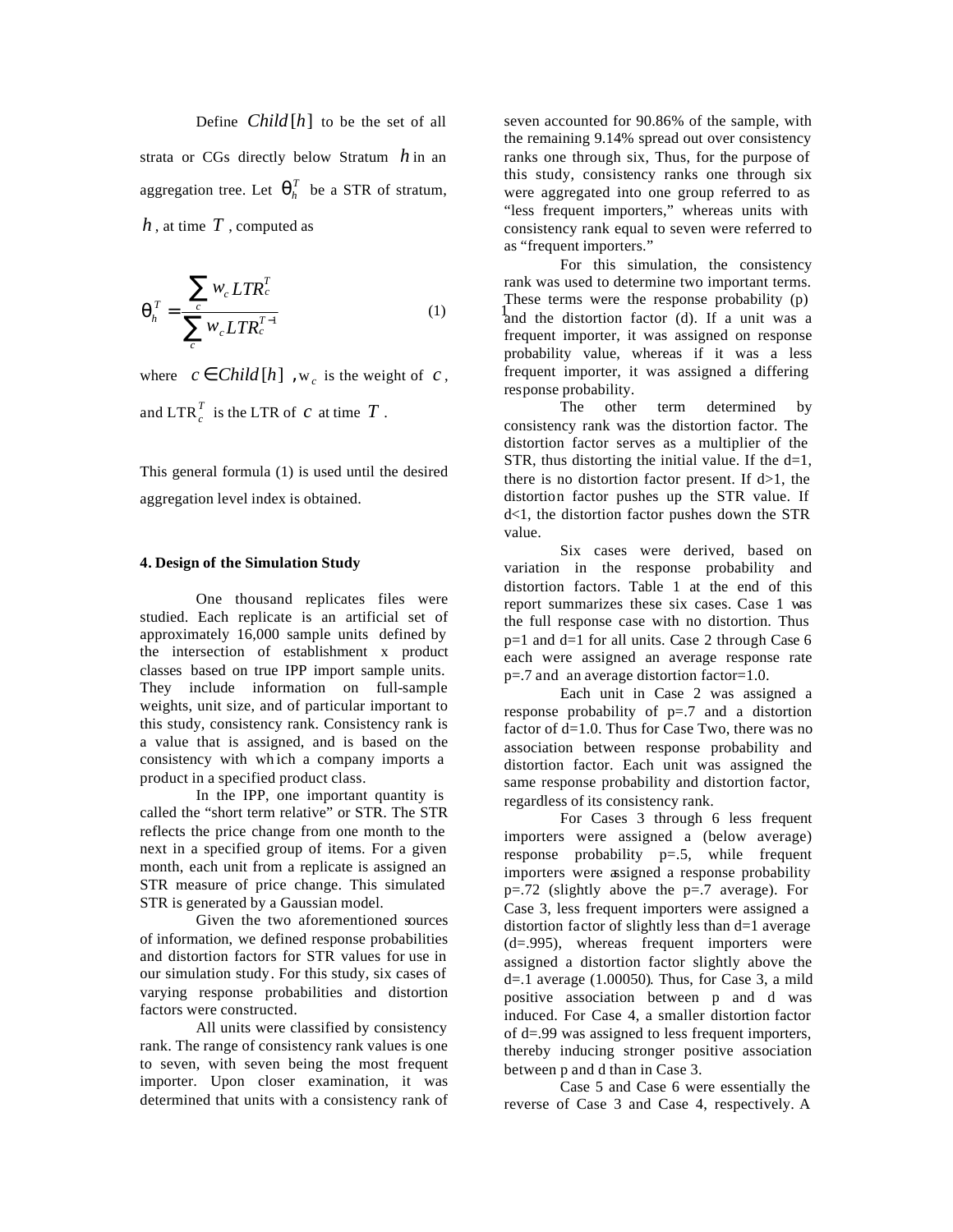mild negative association between p and d was induced for Case 5, and a stronger negative association was induced for Case 6.

Several statistics were computed and used as sample performance evaluation criteria. For each establishment, a product is given an STR. This STR was aggregated to compute an overall full-population index estimate for each replicate.

First, we computed index estimates  $\hat{\boldsymbol{q}}_{cr}$ For each case c, and each replicate  $r =$ 1,…,1000, based on formula (1) from Section 3.

The mean STR of the 1000 replicates was computed, as was the variance.

$$
\overline{\hat{q}}_c = (1000)^{-1} \sum_{r=1}^{1000} \hat{q}_{cr}
$$

$$
V_c^* = (1000-1)^{-1} \sum_{r=1}^{1000} (\hat{\boldsymbol{q}}_{cr} - \overline{\hat{\boldsymbol{q}}_c})^2
$$

Two summary statistics were used to evaluate other performance factors. Case 1 (full response) is assumed to produce unbiased point estimators. For the other cases (c), we approximated the bias by

$$
b_c^* = \overline{\hat{\boldsymbol{q}}_c} - \overline{\hat{\boldsymbol{q}}_1}
$$

Also, the relative contribution of squared bias to mean squared error was computed for each case:

$$
RCB_c = (b_c^*)^2 / \{(b_c^*)^2 + V_c^*\}
$$

Additionally, overall efficiency loss of case c relative to the full response case, where efficiency is evaluated through MSE is computed.

$$
RE_c = \{(b_c^*)^2 + V_c^*\} / V_1^*
$$

Finally, the idealized confidence interval coverage rates across the 1000 replicates were examined. We computed an idealized 95% confidence interval. The population level price index was computed from the point estimate from replicate r in case c, as well as the

simulation based variance that was computed for the 1000 replicates as

$$
\hat{\bm{q}}_{cr} \pm 1.96 (V_c^*)^{1/2}
$$

for each  $r=1,...,1000$ ; and then computed the proportion of these intervals that contained

$$
\bar{\hat{\bm{q}}}_c \enspace \cdot
$$

# **5. Results for Month 1**

Note: Due to an adjustment in the algorithm used the compute the final STR index, results reported here differ than those reported at the August 2006 JSM Meeting.

An examination of Table 2 at the end of this paper shows the following results for Month 1.

The table is ordered by the increase in value of the absolute value of the bias. By definition, the bias for Case 1 is 0. The bias for Case 2 is quite small. An increase in bias is seen in the positively associated cases (3 and 4), with more bias in the strong positive case. Bias is even larger in the negatively associated cases (5 and 6), with more bias in the strong negative case. It is interesting to note that bias appears more related to correlation than the strength of the correlation.

The relative efficiency loss (Rel Eff) increases as the bias increases. The value here is low through Case 4, but gets large in the final two cases. For Case 2, there is a pure variance inflation with little bias. This case has pure random nonresponse with  $p=0.7$ . Thus, it is interesting to note the relative efficiency for Case 2 is 1.60, higher, but not significantly so, than the  $(1/7=1.4)$  which would be expected. For Cases 3 through 6, the relative efficiency can't be predicted. This is due to the facts that a complicated nonlinear function is being dealt with, and a deviation from a pure random sample is being made.

The relative contribution of squared bias to mean squared error (RCB) calculations shows that bias is going up much faster than variance, and that bias begins to increasingly dominate as we go down the list of cases in the chart.

The coverage rate for the idealized 95% confidence interval (CI Coverage) is based on variance. As the bias increases, we see that the coverage rate decreases. The coverage rate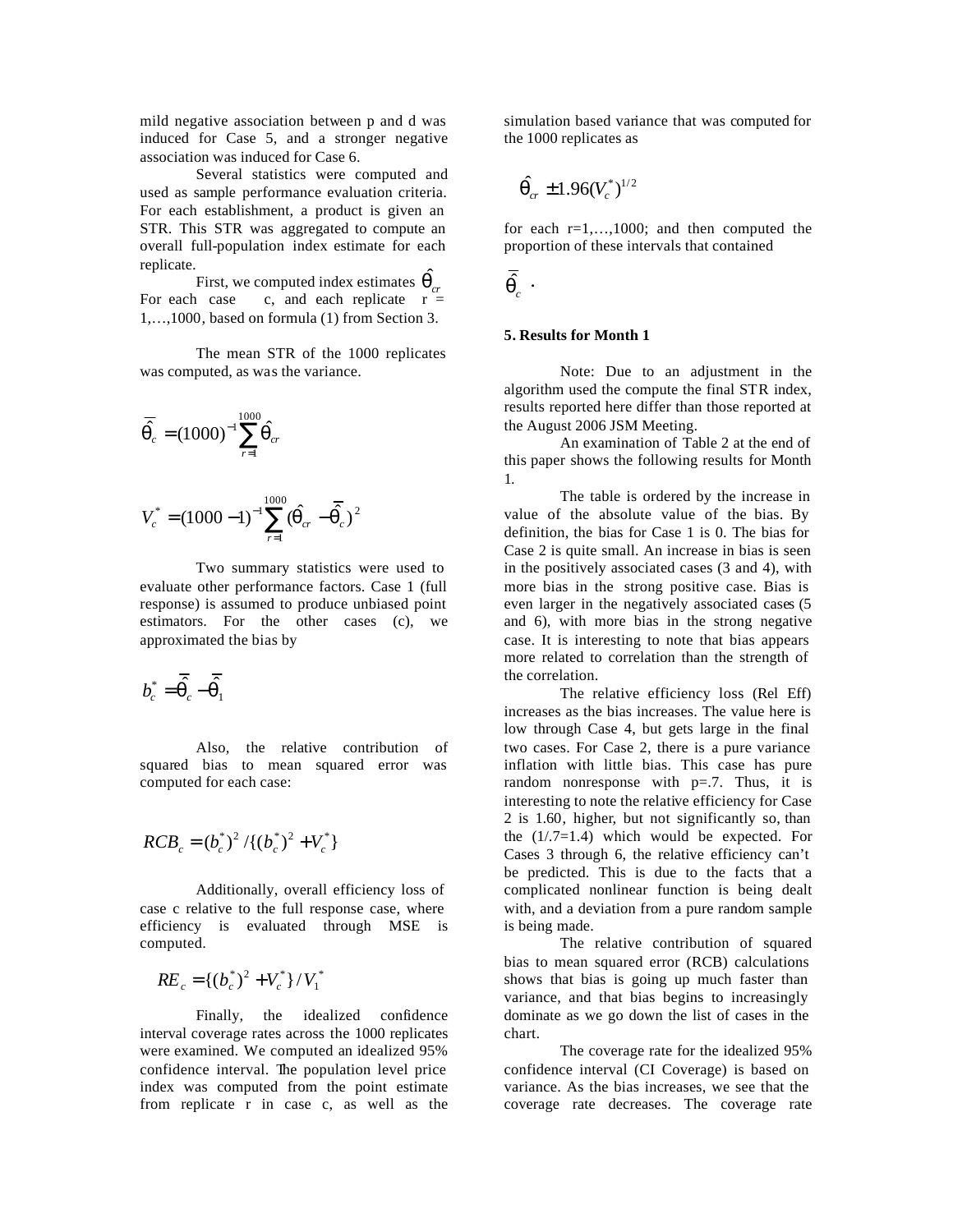remains close to the nominal 95% level through the first four cases, begins dropping with Case 5, and declines markedly for the cases with the strongly negative association between the response probability and distortion factors (Case 6).

#### **6. Results for Months 13 and 25**

Month  $(k+12)$  draws from the same population as month k. Thus, it is of interest to additionally study the results for Month 13 and Month 25. The results for those months are shown in Tables 3 and 4 respectively, at the end of this paper.

The same general observations that were made for Month 1 can be made for Months 13 and 25 as well. The relative efficiency remains between 1 and 1.42 for Cases 14 in Month 13, and between 1 and 2.12 for Cases 1-4 in Month 25. Again, the relative efficiency does not increase greatly until Case 5. The relative contribution of bias to mean squared error is low until Case 6 in Month 13, and until Case 5 in Month 25. In case 6 for both Months 13 and 25, serious degradation in confidence interval performance is reached in Case 6. It should also be noted that the results displayed some heterogeneity across months, which we are not reporting here, was observed. Details of this heterogeneity will be considered further in later papers.

#### **7. Conclusions**

From this study, two conclusions can be drawn for a simulation-based evaluation of a price-index estimator under nonresponse. An association can be seen between response probabilities and sample unit-level STR's. Additionally, Cases 1 through 6 displayed increasing nonresponse bias, increasing loss of efficiency, increasing contribution of bias, and decreasing confidence interval coverage rates.

# **8. Future Work**

This study lends itself to further study. One possibility is to link simulation conditions with empirical results from an IPP import survey that IPP has produced. Also, exploration of performance under alternative weighting adjustments is possible, especially in severe cases. Additionally, Te-Ching Chen, et. al. have considered alternative constructed populations of STR that come from the smoothed empirical distribution function for specific months and industry x product classes of true IPP data. Preliminary analysis indicates results qualitatively similar to those in the table above, but the data based on the empirical distribution function will warrant additional study.

#### **Disclaimer and Acknowledgements:**

The views expressed in this paper are those of the authors and do not necessarily reflect the policies of the Bureau of Labor Statistics. The authors thank Xun Wang and Te-Ching Chen for access to the IPP database and Bob Eddy and Steve Paben for many helpful comments on the International Price Program.

# **References:**

Bobbitt, P., M.J. Cho, and R. Eddy, (2005). "Weighting Scheme Comparison in the International Price Program," *Proceedings on the Section on Survey Methods Research, American Statistical Association*, pp. 1006-1114.

Bobbitt, P., A. Cohen, R. Eddy, D. Slusher, "Lower Level Weights Proposal," BLS Internal Report, April 13, 2004.

Bureau of Labor Statistics (2003), *BLS Handbook of Methods*. Available at http://www.bls.gov/opub/hom/homch15\_a.htm.

Groves, R.M. and M.P. Couper. (1998) *Nonresponse in Household Interview Surveys*,.New York:Wiley, pp 1-15.

Groves, R.M., D.A. Dillman, J.L. Eltinge, R.J.A. Little. (2002) *Survey Nonresponse*, New York:Wiley, pp 311-312, 352-354, 398-401, 431-443

Li, E., D. Boos, and M. Gumpertz. (2001). "Simulation Study in Statistics-Draft," NCSU Department of Statistics.

Wang, X., and J. Himelein, "A Top-Down Approach of Modeling IPP Short Term Relatives," BLS Internal Report, June 16, 2005.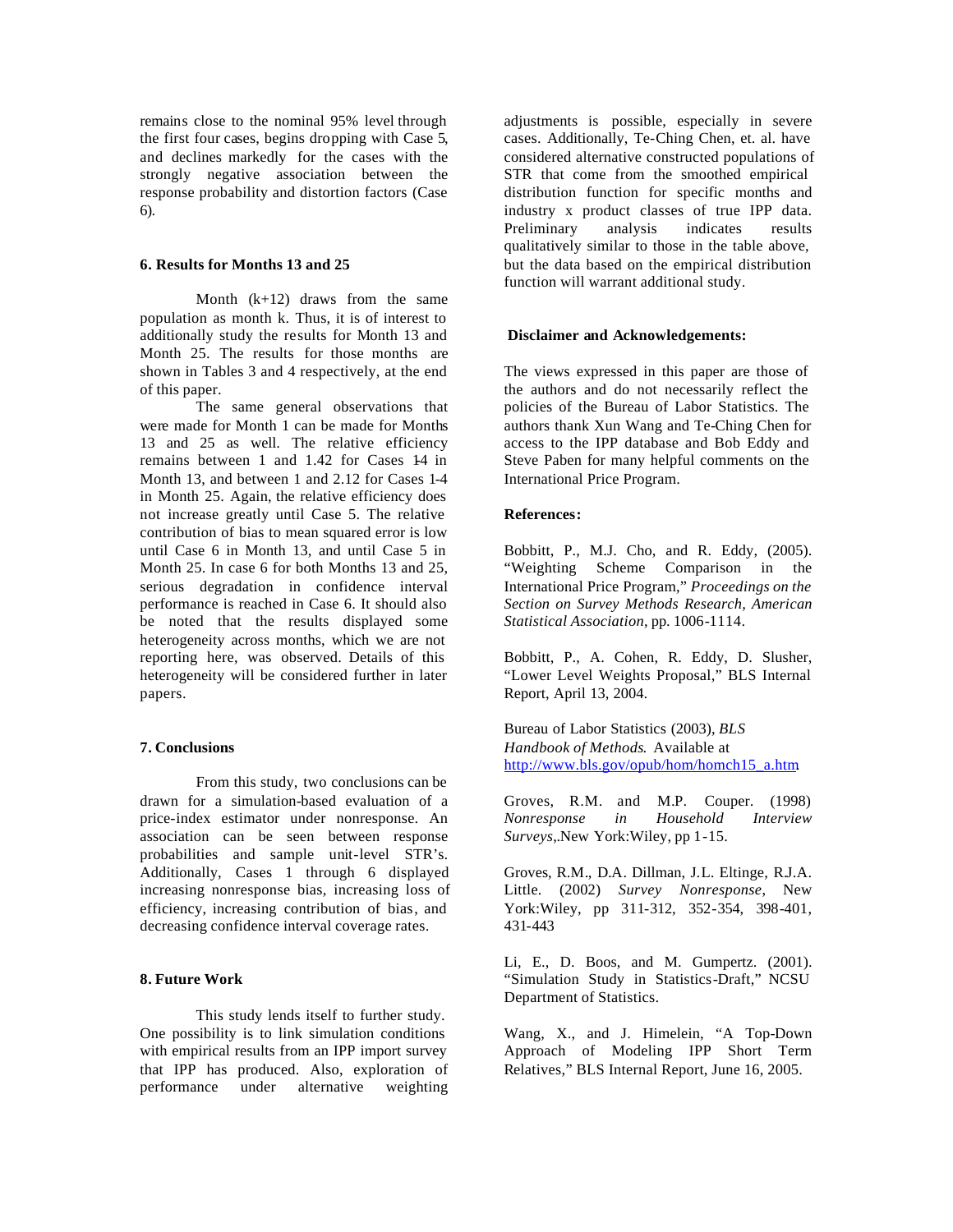**Appendix: Tables** 

| Case | <b>CR</b> | p    | $\mathbf d$ | Association of p, d |
|------|-----------|------|-------------|---------------------|
| 3    | $1-6$     | 0.5  | 0.995       | Positive            |
| 3    | 7         | 0.72 | 1.00050     |                     |
| 4    | $1 - 6$   | 0.5  | 0.99        | Stronger positive   |
| 4    | 7         | 0.72 | 1.001006    |                     |
| 5    | $1 - 6$   | 0.5  | 1.050       | Negative            |
| 5    | 7         | 0.72 | 0.995       |                     |
| 6    | $1-6$     | 0.5  | 1.099       | Stronger negative   |
| 6    | 7         | 0.72 | 0.99        |                     |

**Table 1: Values of Response Probabilities p and Distortion Factors d for Consistency Ranks 1-6 and 7, Respectively, in Simulation Cases 1-6**

**Table 2: Simulation Results on Bias, Relative Efficiency, Relative Contribution of Squared Bias to Mean Squared Error and Confidence Interval Coverage Rates for Month 1**

| Case           | <b>Bias</b> | Rel Eff | <b>RCB</b> | CI Coverage |
|----------------|-------------|---------|------------|-------------|
| $\overline{1}$ | 0.0         | 1.0     | 0.0        | 0.96        |
| $\overline{c}$ | $-0.00015$  | 1.60    | 0.0039     | 0.94        |
| $\overline{3}$ | 0.00015     | 1.52    | 0.014      | 0.96        |
| 4              | 0.00041     | 1.68    | 0.10       | 0.93        |
| 5              | $-0.00273$  | 8.97    | 0.81       | 0.44        |
| 6              | $-0.00531$  | 29.60   | 0.93       | 0.05        |